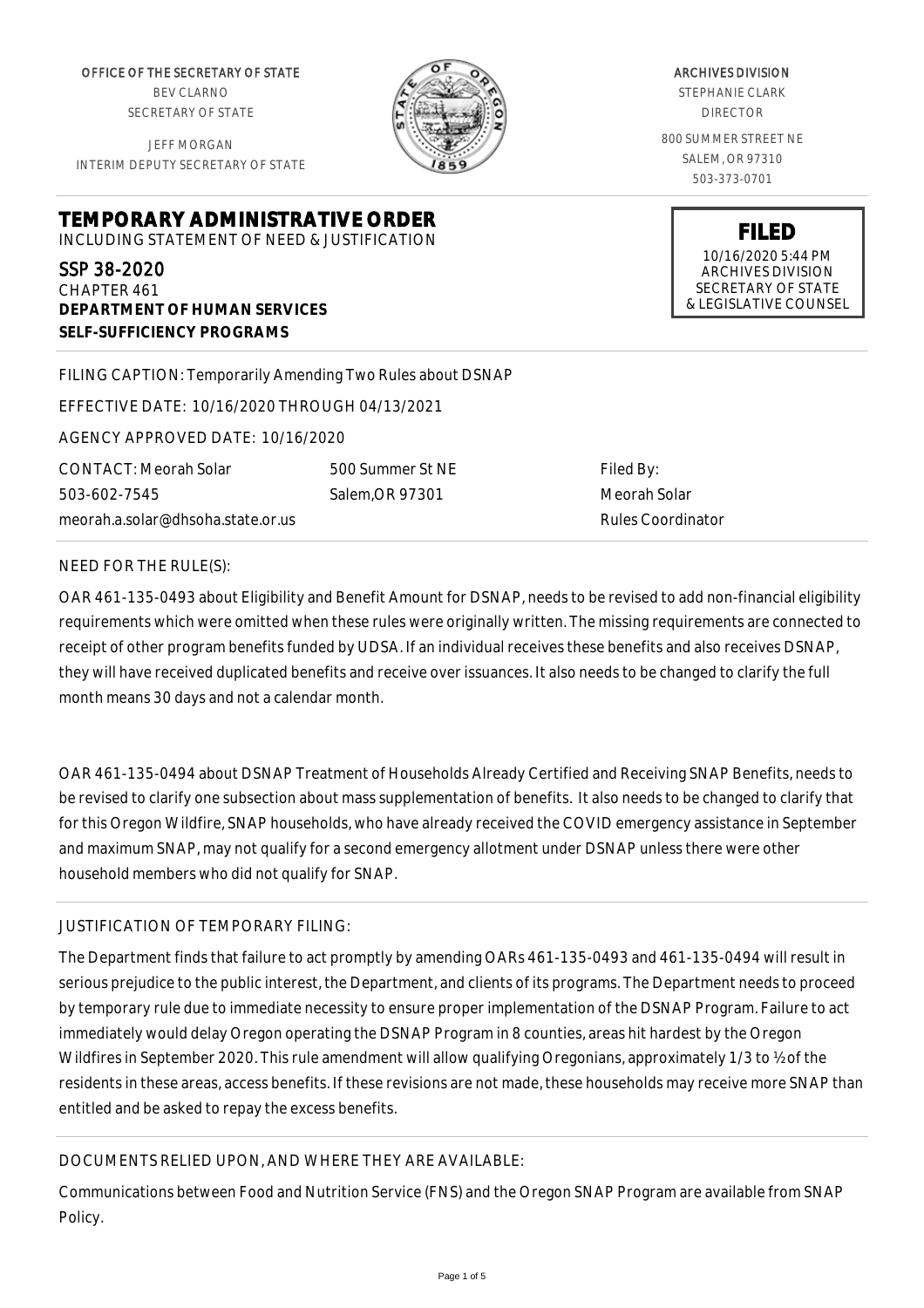FNS Disaster Assistance, Oregon Disaster Nutrition Assistance, located here: https://www.fns.usda.gov/disaster/oregon-disaster-nutrition-assistance

Oregon Disaster State Plan is available from SNAP Policy.

### RULES:

461-135-0493, 461-135-0494

#### AMEND: 461-135-0493

RULE SUMMARY: OAR 461-135-0493 about Eligibility and Benefit Amount for DSNAP, is being revised to add missing non-financial eligibility requirements. The requirements are connected to receipt of other program benefits funded by UDSA. It also needs to be changed to clarify the full month means 30 days and not a calendar month. These amendments will make the rule more accurate.

#### CHANGES TO RULE:

461-135-0493 Eligibility and Benefit Amount for DSNAP ¶

(1) Notwithstanding sections (2)(a) and (3)(b), the Department suspends the following:¶

(a) The requirement in section (2) that the representative of the household must be present at the disaster certification site to be certified for DSNAP assistance.¶

(b) The restriction in section (3) that expenses charged to a credit card are not an allowable expense if the credit card bill is paid after the disaster benefit period. ¶

(2) To be eligible for emergency SNAP assistance during a disaster, a household (see OAR 461-135-0491) must meet all the following criteria:¶

(a) At the time the disaster struck, the household must have resided or a member of the household must have worked within the geographical area authorized by Food and Nutrition Services (FNS) for disaster procedures. The household may be certified for emergency SNAP assistance, even if at the time of application it is occupying temporary accommodations outside the disaster area. However, the representative of the household must be present at the disaster certification site to be certified for DSNAP assistance.¶

(b) The household must purchase food during the disaster period authorized by FNS. A household residing in a temporary shelter but not expected to remain in the shelter for the entire benefit period is eligible for DSNAP program benefits.¶

(c) The household may not receive a food box under the Disaster Food Distribution Program authorized under TEFAP during the DSNAP application period.¶

(d) The household may not receive benefits under Food Distribution Program on Indian Reservations (FDPIR) during the DSNAP benefit period authorized by FNS.¶

(e) The household must have experienced at least one of the following adverse effects due to the disaster:¶ (A) Loss or inaccessibility of income involving a reduction or termination of income or a significant delay in receipt of income. This effect could occur if the disaster has caused a place of employment to close or reduce its work days, if pay checks or other payments are lost or destroyed, or if there is a significant delay in the issuance of pay checks or other payments. This effect could also occur if the work location is inaccessible due to the disaster.¶ (B) Inaccessibility of liquid resources. The household is unable to reach its cash resources and is not expected to be able to access its liquid resources for most of the disaster benefit period authorized by FNS. This inaccessibility may occur because the financial institutions where the household has its resources are closed due to the disaster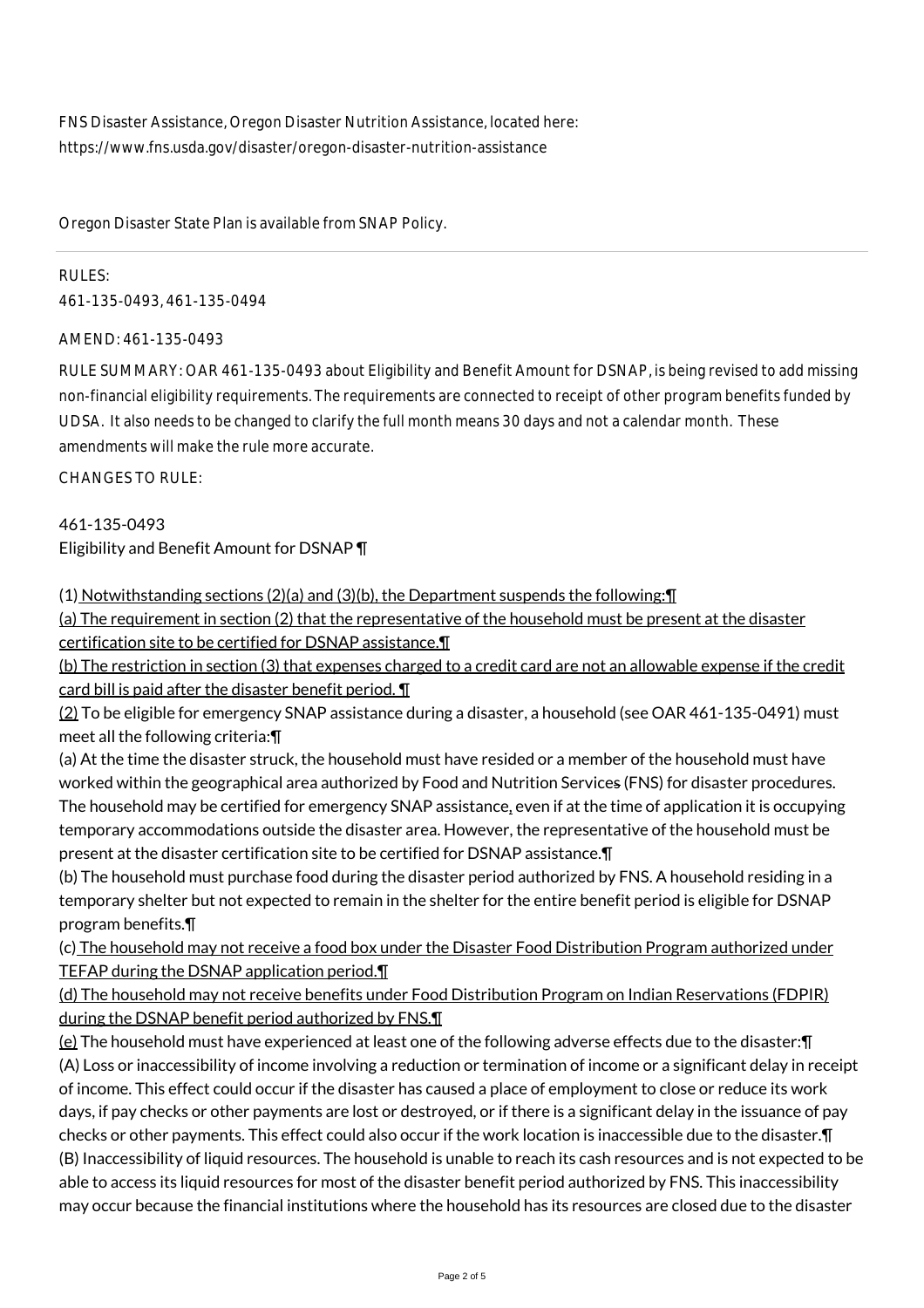and there is no access to ATMs or on-line banking .¶

(C) Loss of food that is not eligible for a SNAP benefit replacement.¶

(D) Real property damage. Damage to or destruction of the home or self-employment business of the household Disaster-related expenses were paid under subsection (3)(b) of this rule.¶

(23) To be eligible for emergency SNAP assistance during a disaster, the take-home pay of the household for the disaster benefits period authorized by FNS, plus its cash resources (cash on hand and accessible funds in checking and savings accounts), less disaster-related expenses, must be less than or equal to the DSNAP income standard (see OAR 461-155-0180) for the size of the household and the length of the disaster benefit period (see sections (  $\frac{34}{2}$  and (45) of this rule).

(a) For DSNAP, take-home pay includes all of the following to the extent accessible during the benefit period:¶

(A) The wages a household actually receives after taxes and other payroll withholdings are taken out.¶

(B) The assistance payment or other unearned income a household received.¶

(C) Self-employment income earned after taxes for personal income and social security as well as actual costs of producing the self-employment income are subtracted. Allowable costs of producing the self-employment income are described in OAR 461-145-0920<del>, 461-145-0930,</del> and 461-145-09340.

(b) For DSNAP, disaster-related expenses include expenses the household has paid or is expected to pay for one of the following expenses during the disaster benefit period authorized by FNS if full reimbursement is not expected during this disaster benefit period. If the household has received or reasonably anticipates receiving a reimbursement for part or all of the expense during the disaster benefit period, only the net expense to the household is deductible. An expense charged to a credit card is not an allowable expense if the credit card bill is paid after the disaster benefit period. No expenses are considered other than the following:¶

(A) Expenses to repair damages to the home or other property of the household essential to the employment or self-employment of a household member;¶

(B) Expenses for temporary shelter during evacuation or if the home of the household is not livable or if the household cannot reach its home;¶

(C) Expenses related to protecting property from disaster damage, including payment for the packing and storage of the items;¶

(D) Expenses to clean up the home or business following the disaster;¶

(E) Expenses related to replacing necessary personal and household items, such as clothing, appliances, tools, and educational materials;¶

- (F) Medical expenses for disaster-related injury to a person who was a household member at the time of the
- disaster (including funeral and burial expenses in the event of death);¶

(G) Expenses to repair a vehicle damaged in the disaster;¶

- (H) Pet boarding fees when a pet must be placed in boarding due to a disaster; and¶
- (I) Dependent care expenses incurred during the disaster.¶
- (3J) Replacing fuel damaged or destroyed by the disaster (including a wood supply used for heat).¶
- $(4)$  If the disaster benefit period is one month 30 consecutive days:  $\P$
- (a) For a household not already receiving SNAP benefits:¶
- (A) Income over that full monthe 30-day period and all accessible resources are counted;¶

(B) Disaster-related expenses (described in subsection  $(23)(b)$  of this rule) paid, or expected to be paid during that full monthe 30-day period, are deducted; ¶

(C) The income limit is the DSNAP income standard (see OAR 461-155-0180); and¶

(D) The benefit amount is equal to the full month DSNAP payment standard monthly amount (see OAR 461-155- 0190).¶

- (b) For a filing group (see OAR 461-110-0370) already receiving SNAP benefits, see OAR 461-135-0494.¶
- $(45)$  If the disaster benefit period is for one-half month: $\P$
- (a) For a household not already receiving SNAP benefits:¶
- (A) Income over the half-month period and all accessible resources are counted;¶
- (B) Disaster-related expenses (described in subsection  $(23)(b)$  of this rule) paid, or expected to be paid during this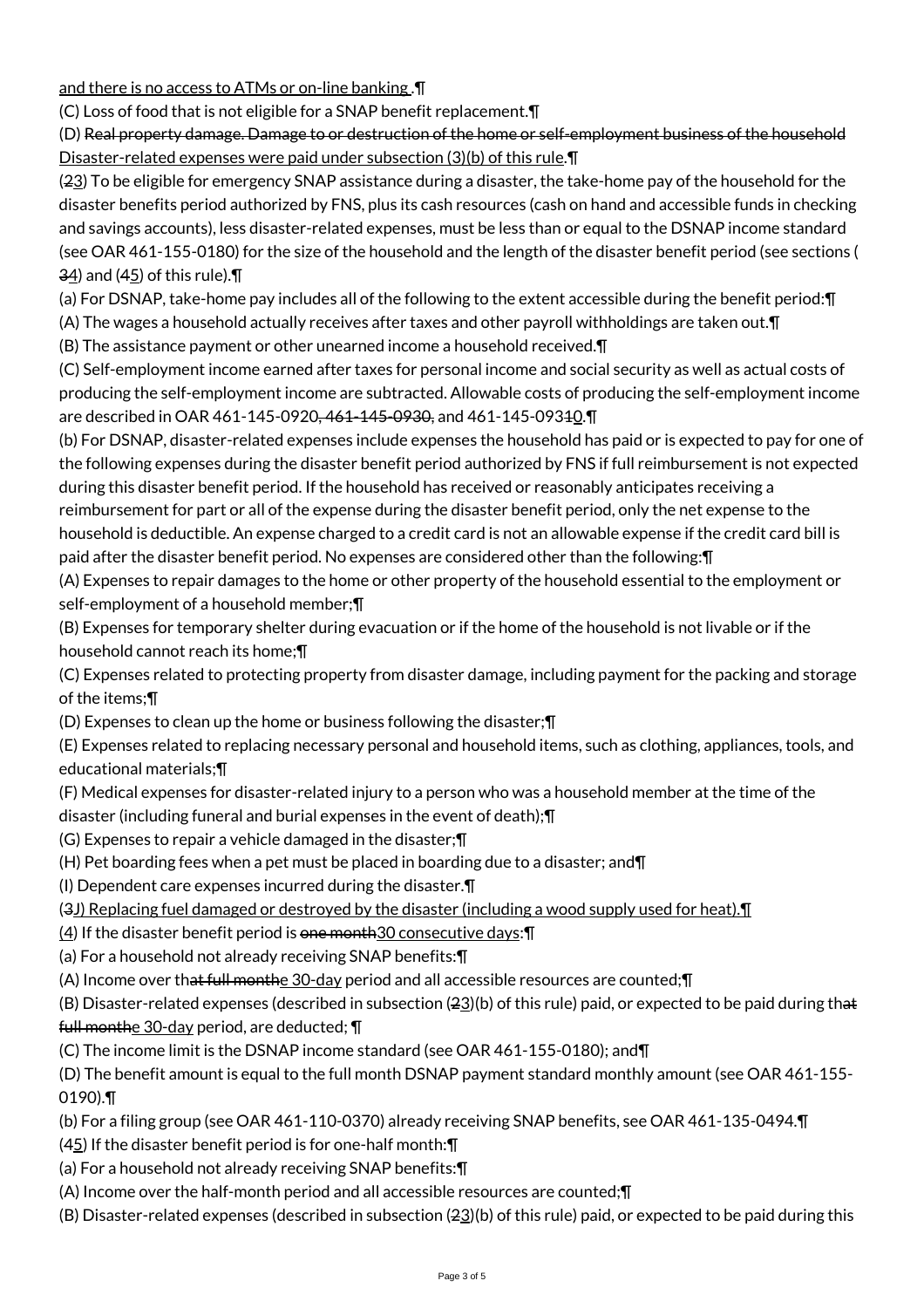period, are deducted;¶

(C) The income limit is one-half of the DSNAP income standard (see OAR 461-155-0180); and¶

(D) The benefit amount is equal to one-half of the full month DSNAP payment standard monthly amount (see OAR 461-155-0190).¶

(b) For a filing group already receiving SNAP benefits, see OAR 461-135-0494.¶

(56) The full amount of accessible cash resources must be counted, regardless of the length of the disaster benefit period.¶

(67) No DSNAP program benefits are authorized after the expiration of the period for which the Department is authorized by FNS to process and approve applications for this emergency SNAP assistance.¶

(78) A household determined eligible must receive benefits no later than three days after the date of application. If the third day falls on a weekend or holiday, benefits must be issued on either:¶

(a) The second day; or¶

(b) The first day if the second day is also a weekend or holiday.

Statutory/Other Authority: ORS 409.050, 411.816

Statutes/Other Implemented: ORS 409.010, 411.816, 7 CFR 280.1